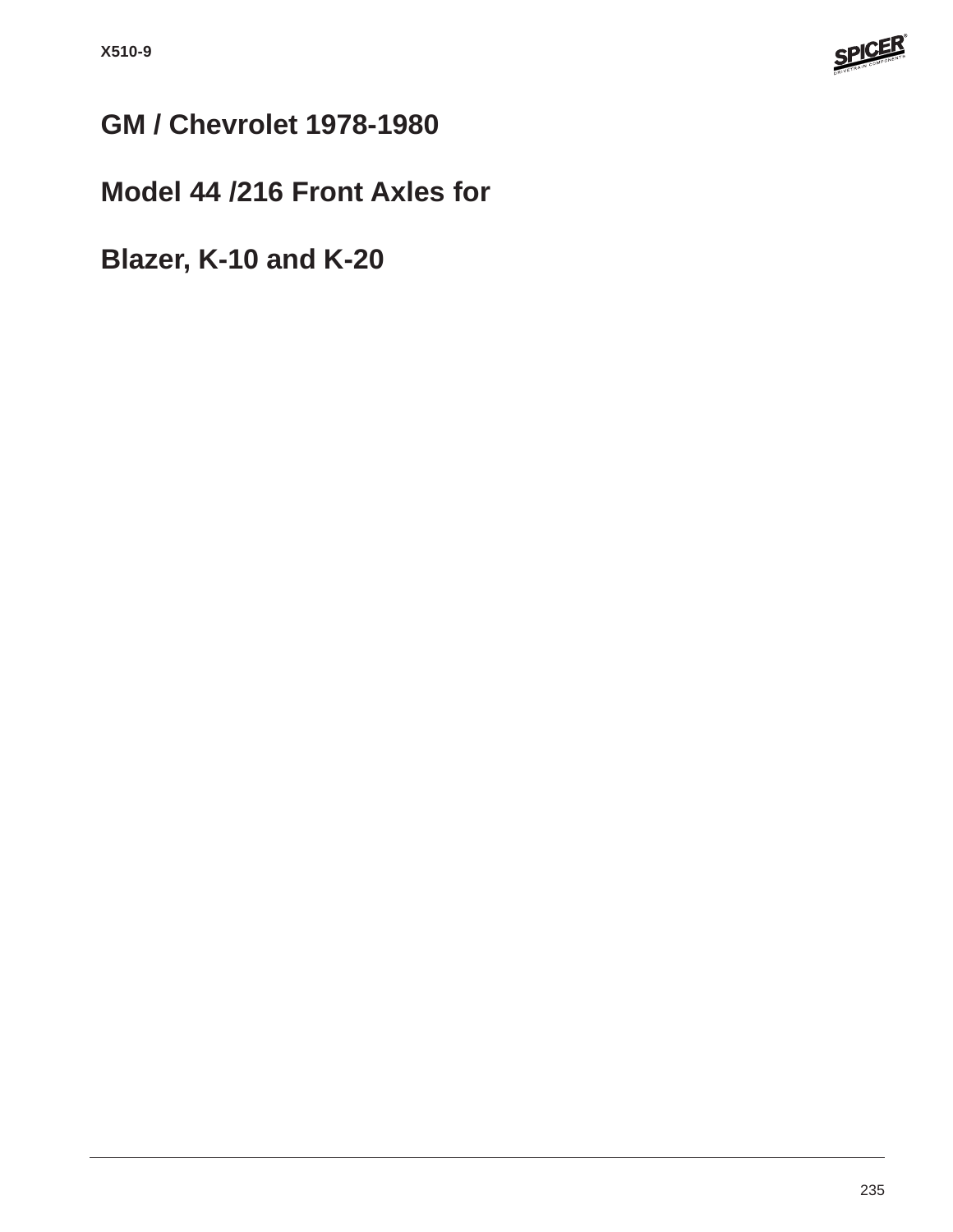

#### **Exploded View GM Model 44 /216 Front Axles**

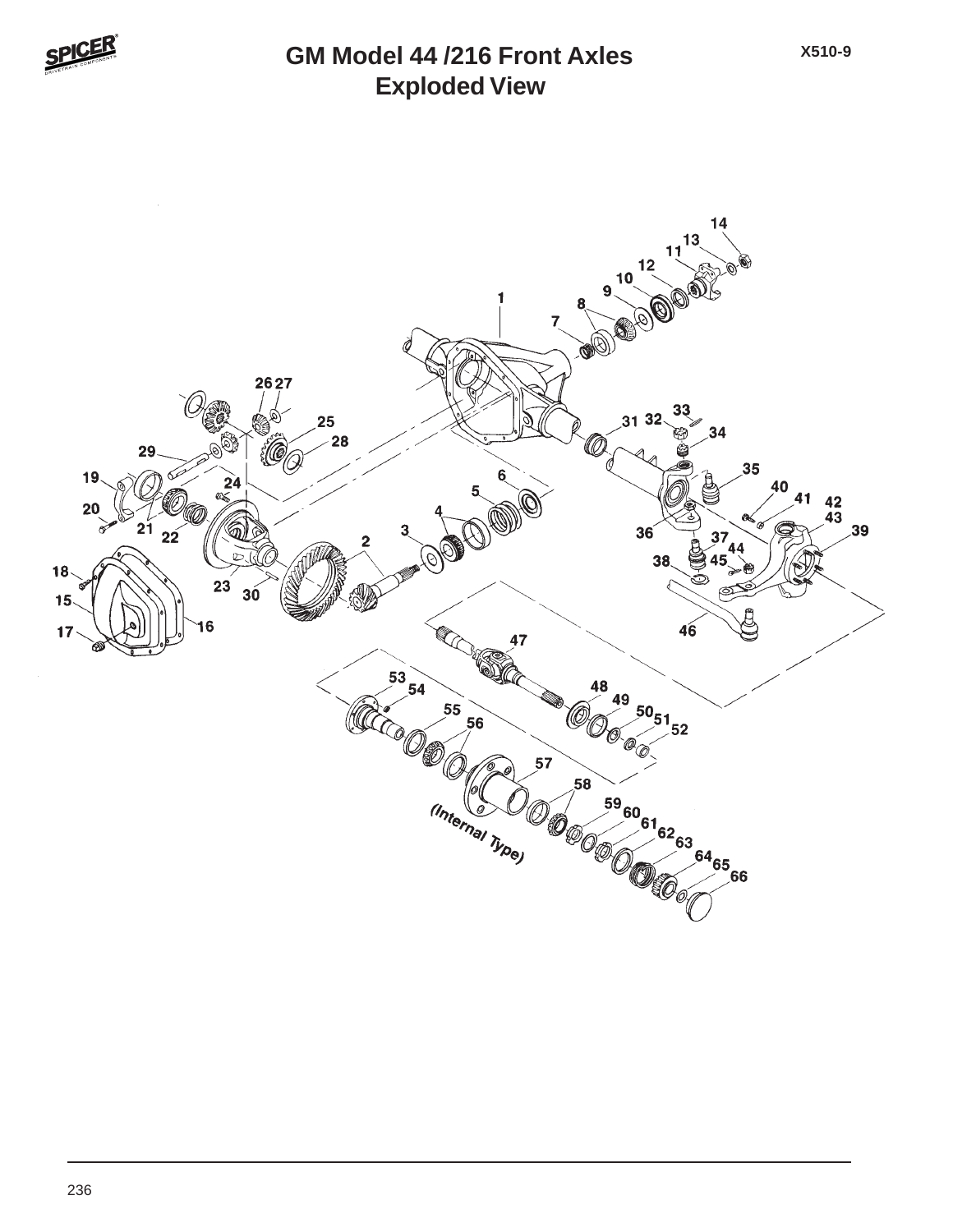#### **Parts Listing GM Model 44 /216 Front Axles**



| <b>ITEM</b><br>NO. | <b>PART</b><br><b>NUMBER</b> | <b>DESCRIPTION</b>                   | <b>ITEM</b><br>NO. | <b>PART</b><br><b>NUMBER</b> | <b>DESCRIPTION</b>                       |
|--------------------|------------------------------|--------------------------------------|--------------------|------------------------------|------------------------------------------|
| $\mathbf{1}$       | $- (3)$                      | Housing - Axle Service               |                    | $- (2)$                      | KIT - Left Knuckle Assembly              |
| $\overline{c}$     | $-$ (1)                      | Drive Pinion & Gear Assembly         |                    |                              | (inc 32, 33, 34, 35, 36, 37, 38, 39, 43) |
| 3                  | 30764 (5)                    | Slinger - Inner Pinion Bearing       |                    | 706116X                      | KIT - Socket Assembly                    |
| 4                  | 706031X                      | KIT - Inner Pinion Bearing           | 32                 | 44101                        | Nut - Hex Slotted                        |
|                    | 706376X                      | PKG - Diff & Pinion Bearing Shim     | 33                 | 500024-6                     | <b>Cotter Pin</b>                        |
|                    |                              | (inc items 5, 7, 13, 16, 22)         | 34                 | 35417                        | Adjusting Split Ring                     |
|                    | 706358X                      | PKG - Pinion Bearing Shim            | 35                 | 40112                        | Socket Assembly - Upper                  |
|                    |                              | (inc items 5, 7, 13, 16)             | 36                 | 35566                        | Lock Nut                                 |
| 5                  |                              | Inner Pinion Adj Shims               | 37                 | 40113                        | Socket Assembly - Lower                  |
|                    |                              | (see shim packages)                  | 38                 | 35928                        | Snap Ring                                |
| 6                  | 30765 (5)                    | Baffle - Pinion Bearing              | 39                 | $- (2)$                      | $Bolt - Hex (qty 6)$                     |
| $\overline{7}$     |                              | Outer Pinion Bearing Shims           | 40                 | 31026-1                      | <b>Stop Screw</b>                        |
|                    |                              | (see shim packages)                  | 41                 | 500381-3                     | Jam Nut                                  |
| 8                  | 706030X                      | KIT - Outer Pinion Bearing           | 42                 | 620260                       | <b>Right Knuckle</b>                     |
| 9                  | 13575                        | Slinger - Outer Pinion Bearing       | 43                 | 620261                       | Left Knuckle                             |
| 10                 | 39118                        | Seal - Pinion Oil                    | 44                 | $- (3)$                      | Nut - Hex Slotted                        |
| 11                 | 2-4-5331X                    | End Yoke Assembly (inc 12)           | 45                 | $- (3)$                      | Cotter Pin                               |
| 12                 | 15099                        | Slinger - End Yoke                   | 46                 | $- (3)$                      | Tie Rod Assembly                         |
| 13                 | 30186                        | Washer - Pinion Nut                  | 47                 | $-$ (1)                      | Shaft & Joint Assembly                   |
| 14                 | 30185                        | Pinion Nut                           | 48                 | 36364                        | Slinger - Spindle Yoke                   |
|                    | 706112X                      | KIT - Carrier Cover (15, 16, 17, 18) |                    | 706527X                      | KIT - Spindle Seal & Bearing             |
| 15                 | 39015                        | <b>Carrier Cover</b>                 |                    | 706570X                      | KIT - Spindle (inc 49, 50, 51, 52, 53)   |
| 16                 | 34685                        | Gasket - Carrier Cover               | 49                 | 38128                        | Oil Seal                                 |
| 17                 | 36472                        | Plug - Carrier Cover                 | 50                 | 36361                        | Oil Seal (block vee)                     |
| 18                 | 34279                        | Bolt - Carrier Cover                 | 51                 | 38106                        | Spacer - Wheel Bearing Spindle           |
| 19                 | $- (3)$                      | Differential Bearing Cap             | 52                 | 550759                       | Needle Bearing Assembly                  |
| 20                 | 48632-1                      | Bolt - Differential Bearing Cap      | 53                 | 38428                        | Spindle - Wheel Bearing                  |
| 21                 | 706032X                      | KIT - Differential Bearing           | 54                 | $- (3)$                      | Nut - Brake Mounting                     |
| 22                 | 706086X                      | PKG - Diff Bearing Shim (inc 16)     | 55                 | 36366                        | Oil Seal                                 |
| 23                 | $-$ (4)                      | Case - Differential (std)            | 56                 | 706074X                      | KIT - Inner Wheel Bearing                |
| 24                 | 41221                        | Bolt - Drive Gear (qty 10)           | 57                 | $- (3)$                      | Wheel Hub                                |
| 25                 | 40194                        | Gear - Differential (std)            | 58                 | 706111X                      | KIT - Outer Wheel Bearing                |
| 26                 | 17717                        | Pinion - Differential (std)          | 59                 | 21588X                       | Nut & Pin Assembly - Inner Lock          |
| 27                 | 13338-3                      | Thrustwasher - Diff Pinion (std)     | 60                 | 36569                        | Lock Nut                                 |
| 28                 | 32121                        | Thrustwasher - Diff Gear (std)       | 61                 | 31139                        | Nut - Wheel Bearing Adjusting            |
| 29                 | 39194                        | Shaft - Differential (std)           | 62                 | 32589                        | Plate - Spring Retaining                 |
| 30                 | 13449                        | Lock - Differential Shaft            | 63                 | 35218                        | Spring - Pressure                        |
| 31                 | 620216                       | Seal & Guide Tube                    | 64                 | 42667                        | Gear-Axle Drive                          |
|                    | $- (2)$                      | KIT - Right Knuckle Assembly         | 65                 | 31624                        | Snap Ring                                |
|                    |                              | (inc 32,33,34,35,36,37,38,39,42)     | 66                 | 44328                        | Hub Cap                                  |

(1) See "Bill of Material Table" on next page (2) See "Variable Parts Table" below

(3) Contact Vehicle Manufacturer

(4) Not Sold Separately

(5) Inner Slinger & Pinion Baffle may be included in Ring & Pinion Kit. Use only if axle being rebuilt has them also.

## **Variable Parts Listing**

| Kits & Parts - Use With All Applications           |                            |                            |         |  |  |  |  |
|----------------------------------------------------|----------------------------|----------------------------|---------|--|--|--|--|
| <b>Description &amp; Item Number</b>               | <b>Bills of Material</b>   |                            |         |  |  |  |  |
| (Refer to "Exploded View"<br>on the previous page) | 610054<br>610055<br>610056 | 610079<br>610080<br>610081 |         |  |  |  |  |
| KIT - Right Knuckle Assembly                       |                            | 700076                     | 700141  |  |  |  |  |
| KIT - Left Knuckle Assembly                        |                            | 700077                     | 700142  |  |  |  |  |
| Bolt – Hex (qty $6$ )                              | 39                         | 36326-4                    | 36326-2 |  |  |  |  |
|                                                    |                            |                            |         |  |  |  |  |